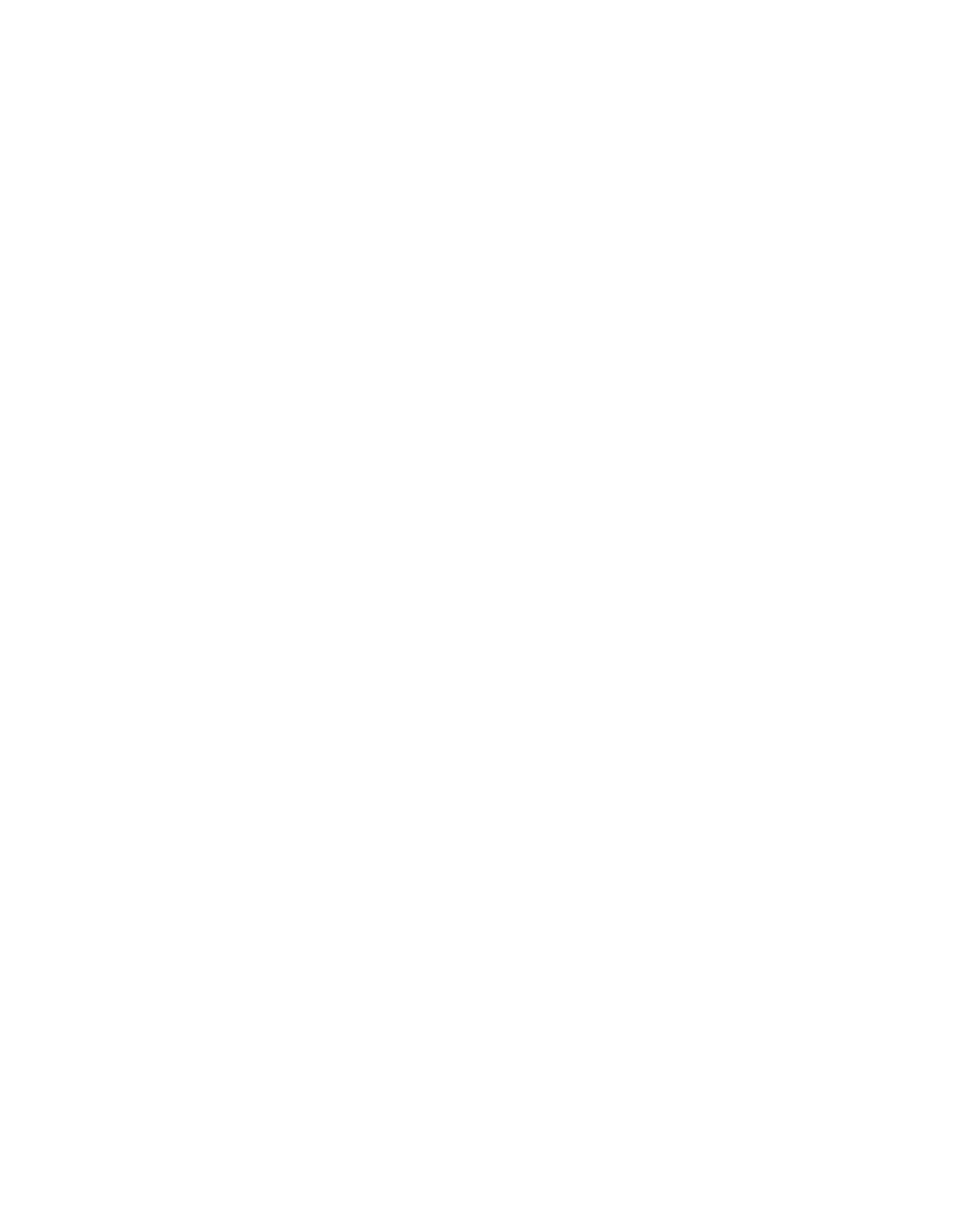|          |                   | <b>RATES OF WITHDRAWAL</b> | <b>DEATH*</b>        |                      | <b>DISABILITY</b>  | <b>RETIREMENT</b> |
|----------|-------------------|----------------------------|----------------------|----------------------|--------------------|-------------------|
|          | With less than 10 | With 10 or more            |                      |                      |                    |                   |
| AGE      | vears of service  | vears of service           | <b>MALE</b>          | <b>FEMALE</b>        |                    |                   |
| 19       | 0.1100            |                            | 0.000380             | 0.000130             | 0.00000            |                   |
| 20       | 0.1100            |                            | 0.000370             | 0.000130             | 0.00000            |                   |
| 21<br>22 | 0.1100            |                            | 0.000360<br>0.000330 | 0.000120<br>0.000110 | 0.00000<br>0.00000 |                   |
| 23       | 0.1100<br>0.0650  |                            | 0.000310             | 0.000100             | 0.00000            |                   |
| 24       | 0.0650            |                            | 0.000290             | 0.000090             | 0.00000            |                   |
| 25       | 0.0650            | 0.0300                     | 0.000280             | 0.000090             | 0.00000            |                   |
| 26       | 0.0650            | 0.0300                     | 0.000300             | 0.000100             | 0.00000            |                   |
| 27       | 0.0650            | 0.0300                     | 0.000310             | 0.000110             | 0.00000            |                   |
| 28       | 0.0525            | 0.0300                     | 0.000330             | 0.000120             | 0.00000            |                   |
| 29       | 0.0525            | 0.0300                     | 0.000340             | 0.000130             | 0.00000            |                   |
| 30       | 0.0525            | 0.0300                     | 0.000360             | 0.000150             | 0.00050            |                   |
| 31       | 0.0525            | 0.0300                     | 0.000380             | 0.000160             | 0.00065            |                   |
| 32       | 0.0525            | 0.0300                     | 0.000400             | 0.000180             | 0.00080            |                   |
| 33       | 0.0525            | 0.0300                     | 0.000420             | 0.000190             | 0.00095            |                   |
| 34       | 0.0525            | 0.0300                     | 0.000440             | 0.000210             | 0.00110            |                   |
| 35       | 0.0525            | 0.0300                     | 0.000470             | 0.000230             | 0.00125            |                   |
| 36       | 0.0525            | 0.0300                     | 0.000500             | 0.000250             | 0.00325            |                   |
| 37       | 0.0525            | 0.0300                     | 0.000530             | 0.000280             | 0.00525            |                   |
| 38       | 0.0525            | 0.0250                     | 0.000570             | 0.000300             | 0.00725            |                   |
| 39       | 0.0525            | 0.0250                     | 0.000610             | 0.000330             | 0.00925            |                   |
| 40       | 0.0525            | 0.0250                     | 0.000660             | 0.000360             | 0.01125            |                   |
| 41       | 0.0525            | 0.0250                     | 0.000710             | 0.000400             | 0.01425            |                   |
| 42       | 0.0525            | 0.0250                     | 0.000770             | 0.000430             | 0.01725            |                   |
| 43       | 0.0525            | 0.0250                     | 0.000830             | 0.000470             | 0.02025            |                   |
| 44       | 0.0525            | 0.0250                     | 0.000900             | 0.000510             | 0.02325            |                   |
| 45       | 0.0525            | 0.0250                     | 0.000980             | 0.000560             | 0.02625            | 1.000             |
| 46       | 0.0525            | 0.0250                     | 0.001070             | 0.000610             | 0.02825            | 1.000             |
| 47       | 0.0525            | 0.0250                     | 0.001160             | 0.000660             | 0.03025            | 1.000             |
| 48       | 0.0525            | 0.0250                     | 0.001270             | 0.000710             | 0.03225            | 0.900             |
| 49       | 0.0525            | 0.0250                     | 0.001380             | 0.000770             | 0.03425            | 0.900             |
| 50       | 0.0525            | 0.0250                     | 0.001490             | 0.000830             | 0.03625            | 0.750             |
| 51       | 0.0525            | 0.0250                     | 0.001620             | 0.000900             | 0.03725            | 0.600             |
| 52       | 0.0525            | 0.0250                     | 0.001750             | 0.000970             | 0.03825            | 0.600             |
| 53       | 0.0525            | 0.0250                     | 0.001890             | 0.001050             | 0.03925            | 0.600             |
| 54       | 0.0525            | 0.0250                     | 0.002030             | 0.001130             | 0.04025            | 0.600             |
| 55       |                   |                            | 0.002190             | 0.001230             | 0.04125            | 0.150             |
| 56       |                   |                            | 0.002360             | 0.001330             | 0.04225            | 0.150             |
| 57       |                   |                            | 0.002550             | 0.001440             | 0.04325            | 0.150             |
| 58       |                   |                            | 0.002750             | 0.001560             | 0.04425            | 0.175             |
| 59       |                   |                            | 0.002960             | 0.001700             | 0.04525            | 0.175             |
| 60       |                   |                            | 0.003190             | 0.001860             |                    | 0.300             |
| 61       |                   |                            | 0.003440             | 0.002030             |                    | 0.175             |
| 62       |                   |                            | 0.003710             | 0.002220             |                    | 0.350             |
| 63       |                   |                            | 0.004010             | 0.002440             |                    | 0.350             |
| 64       |                   |                            | 0.004330             | 0.002690             |                    | 0.350             |
| 65       |                   |                            | 0.004680             | 0.002960             |                    | 0.250             |
| 66       |                   |                            | 0.005060             | 0.003270             |                    | 0.250             |
| 67       |                   |                            | 0.005480             | 0.003620             |                    | 0.250             |
| 68       |                   |                            | 0.005940             | 0.004000             |                    | 0.250             |
| 69       |                   |                            | 0.006460             | 0.004420             |                    | 0.250             |
| 70       |                   |                            | 0.007030             | 0.004890             |                    | 1.000             |

### **RATES OF SEPARATION FROM ACTIVE SERVICE - POLICE**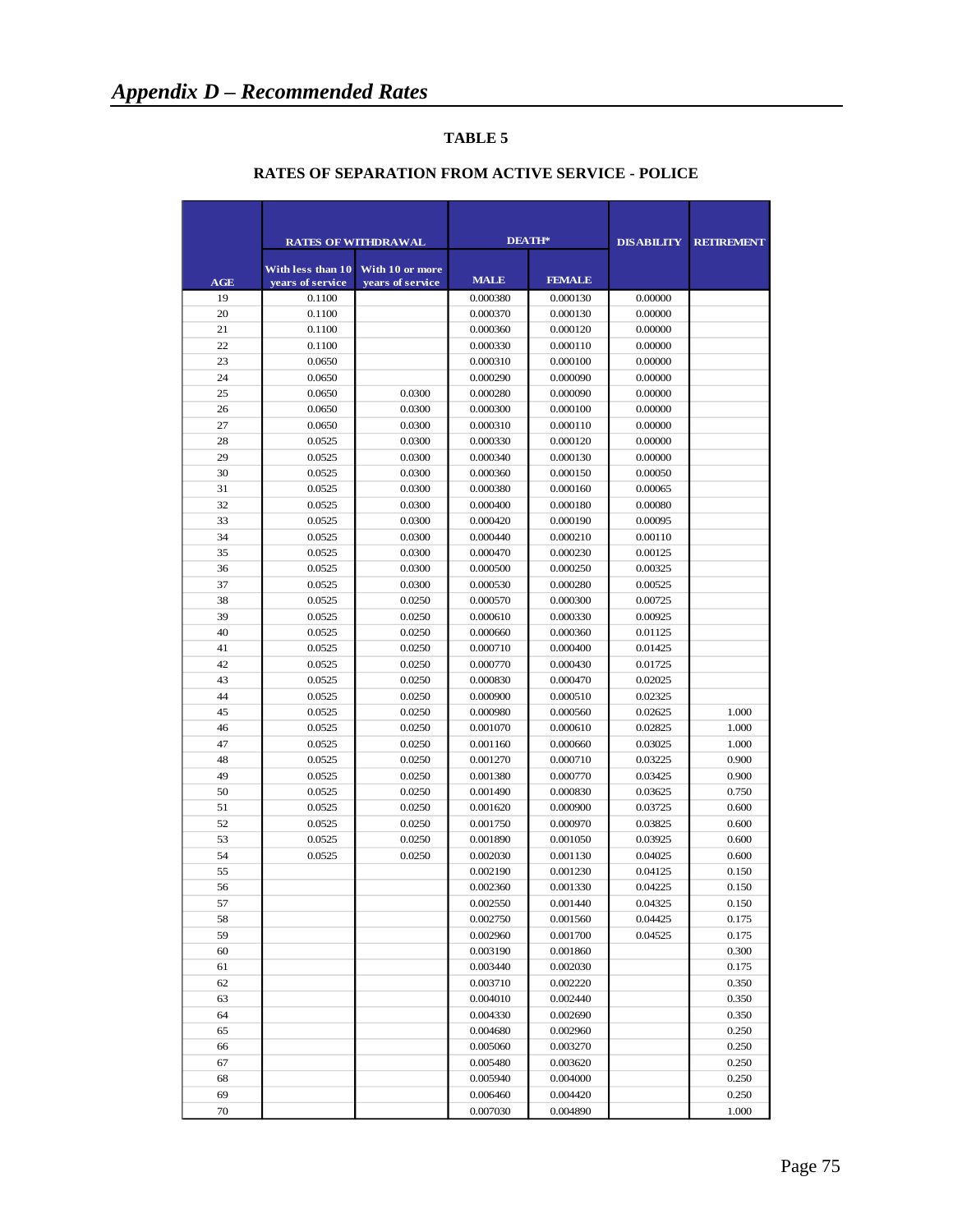#### **RATES OF ANTICIPATED SALARY INCREASES (For Both Males and Females)**

|                         | <b>SALARY</b>    |
|-------------------------|------------------|
| <b>SERVICE</b>          | <b>INCREASES</b> |
| 1                       | 0.0675           |
| $\overline{\mathbf{c}}$ | 0.0575           |
| 3                       | 0.0525           |
| 4                       | 0.0500           |
| 5                       | 0.0475           |
| 6                       | 0.0450           |
| 7                       | 0.0445           |
| 8                       | 0.0440           |
| 9                       | 0.0435           |
| 10                      | 0.0430           |
| 11                      | 0.0425           |
| 12                      | 0.0420           |
| 13                      | 0.0415           |
| 14                      | 0.0410           |
| 15                      | 0.0405           |
| 16                      | 0.0400           |
| 17                      | 0.0395           |
| 18                      | 0.0390           |
| 19                      | 0.0385           |
| 20                      | 0.0380           |
| 21                      | 0.0375           |
| 22                      | 0.0370           |
| 23                      | 0.0365           |
| 24                      | 0.0360           |
| 25                      | 0.0355           |
| 26                      | 0.0350           |
| 27                      | 0.0345           |
| 28                      | 0.0340           |
| 29                      | 0.0335           |
| 30                      | 0.0330           |
| 31                      | 0.0325           |
| 32                      | 0.0320           |
| 33                      | 0.0315           |
| 34                      | 0.0310           |
| 35                      | 0.0305           |
| $>35$                   | 0.0300           |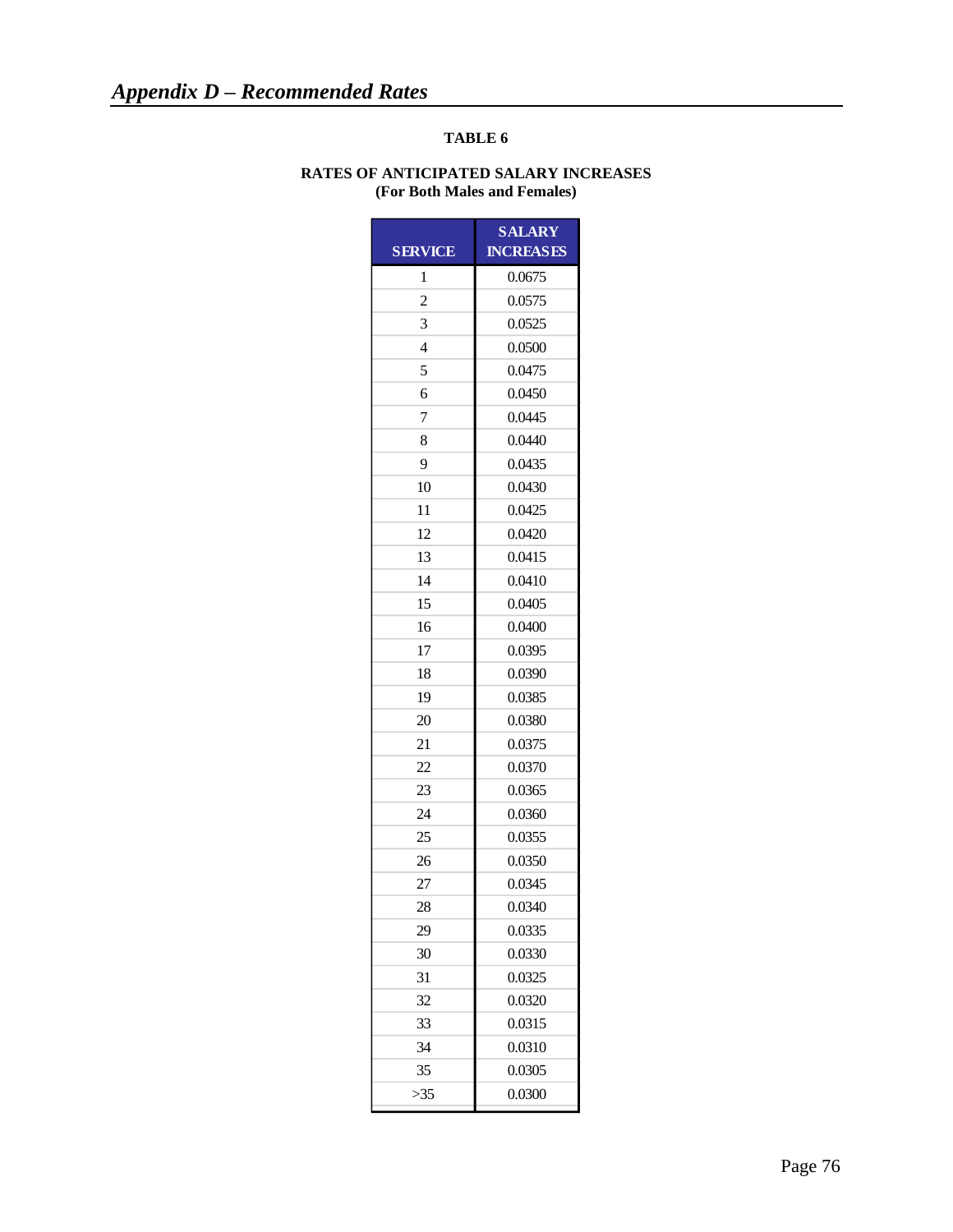| <b>AGE</b> | <b>MALES</b> | <b>FEMALES</b> | AGE | <b>MALES</b> | <b>FEMALES</b> |
|------------|--------------|----------------|-----|--------------|----------------|
| 19         | 0.000389     | 0.000140       | 71  | 0.019992     | 0.014418       |
| 20         | 0.000378     | 0.000130       | 72  | 0.022355     | 0.016168       |
| 21         | 0.000347     | 0.000119       | 73  | 0.025032     | 0.018133       |
| 22         | 0.000326     | 0.000108       | 74  | 0.028046     | 0.020336       |
| 23         | 0.000305     | 0.000097       | 75  | 0.031448     | 0.022799       |
| 24         | 0.000294     | 0.000097       | 76  | 0.035291     | 0.025574       |
| 25         | 0.000315     | 0.000108       | 77  | 0.039638     | 0.028706       |
| 26         | 0.000326     | 0.000119       | 78  | 0.044552     | 0.032249       |
| 27         | 0.000347     | 0.000130       | 79  | 0.050127     | 0.036288       |
| 28         | 0.000357     | 0.000140       | 80  | 0.056427     | 0.040900       |
| 29         | 0.000378     | 0.000162       | 81  | 0.063546     | 0.046181       |
| 30         | 0.000399     | 0.000173       | 82  | 0.071516     | 0.052207       |
| 31         | 0.000420     | 0.000194       | 83  | 0.080388     | 0.059119       |
| 32         | 0.000441     | 0.000205       | 84  | 0.090206     | 0.067014       |
| 33         | 0.000462     | 0.000227       | 85  | 0.100958     | 0.076043       |
| 34         | 0.000494     | 0.000248       | 86  | 0.112697     | 0.086260       |
| 35         | 0.000525     | 0.000270       | 87  | 0.125444     | 0.097697       |
| 36         | 0.000557     | 0.000302       | 88  | 0.139230     | 0.110333       |
| 37         | 0.000599     | 0.000324       | 89  | 0.154056     | 0.124060       |
| 38         | 0.000641     | 0.000356       | 90  | 0.169785     | 0.138596       |
| 39         | 0.000693     | 0.000389       | 91  | 0.186323     | 0.153781       |
| 40         | 0.000746     | 0.000432       | 92  | 0.203616     | 0.169582       |
| 41         | 0.000809     | 0.000464       | 93  | 0.221624     | 0.186062       |
| 42         | 0.000872     | 0.000508       | 94  | 0.240324     | 0.203310       |
| 43         | 0.000945     | 0.000551       | 95  | 0.259676     | 0.221454       |
| 44         | 0.001029     | 0.000605       | 96  | 0.279657     | 0.240602       |
| 45         | 0.001124     | 0.000659       | 97  | 0.300184     | 0.260788       |
| 46         | 0.001218     | 0.000713       | 98  | 0.321153     | 0.282020       |
| 47         | 0.001334     | 0.000767       | 99  | 0.342395     | 0.304128       |
| 48         | 0.001449     | 0.000832       | 100 | 0.363678     | 0.326862       |
| 49         | 0.003129     | 0.002398       | 101 | 0.384720     | 0.349726       |
| 50         | 0.003371     | 0.002516       | 102 | 0.405342     | 0.372535       |
| 51         | 0.003633     | 0.002657       | 103 | 0.425376     | 0.395075       |
| 52         | 0.003906     | 0.002797       | 104 | 0.444696     | 0.417150       |
| 53         | 0.004211     | 0.002938       | 105 | 0.463187     | 0.438577       |
| 54         | 0.004526     | 0.003089       | 106 | 0.480753     | 0.459205       |
| 55         | 0.004861     | 0.003251       | 107 | 0.497322     | 0.478883       |
| 56         | 0.005219     | 0.003434       | 108 | 0.512852     | 0.497524       |
| 57         | 0.005597     | 0.003629       | 109 | 0.525000     | 0.515052       |
| 58         | 0.006017     | 0.003866       | 110 | 0.525000     | 0.531414       |
| 59         | 0.006458     | 0.004147       | 111 | 0.525000     | 0.540000       |
| 60         | 0.006941     | 0.004493       | 112 | 0.525000     | 0.540000       |
| 61         | 0.007487     | 0.004903       | 113 | 0.525000     | 0.540000       |
| 62         | 0.008085     | 0.005400       | 114 | 0.525000     | 0.540000       |
| 63         | 0.008778     | 0.005962       | 115 | 0.525000     | 0.540000       |
| 64         | 0.009587     | 0.006620       | 116 | 0.525000     | 0.540000       |
| 65         | 0.010532     | 0.007366       | 117 | 0.525000     | 0.540000       |
| 66         | 0.011634     | 0.008208       | 118 | 0.525000     | 0.540000       |
| 67         | 0.012905     | 0.009169       | 119 | 1.000000     | 1.000000       |
| 68         | 0.014364     | 0.010260       | 120 | 1.000000     | 1.000000       |
| 69         | 0.016023     | 0.011480       |     |              |                |
| 70         |              |                |     |              |                |
|            | 0.017882     | 0.012863       |     |              |                |

#### **RATES OF MORTALITY FOR MEMBERS RETIRED ON ACCOUNT OF SERVICE\***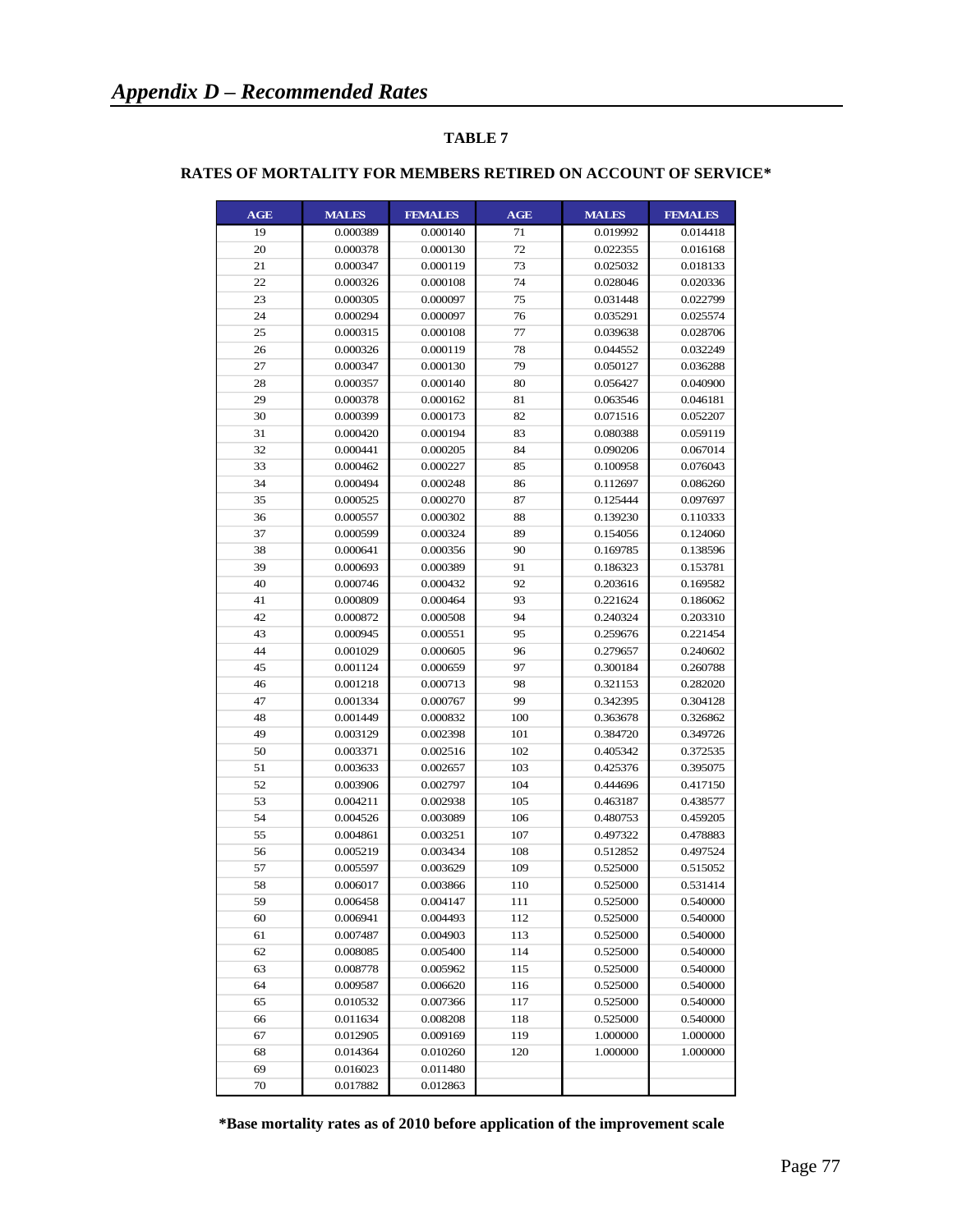| <b>AGE</b> | <b>MALES</b> | <b>FEMALES</b> | <b>AGE</b> | <b>MALES</b> | <b>FEMALES</b> |
|------------|--------------|----------------|------------|--------------|----------------|
| 19         | 0.000382     | 0.000126       | 71         | 0.029797     | 0.018659       |
| 20         | 0.000350     | 0.000116       | 72         | 0.032690     | 0.020507       |
| 21         | 0.000329     | 0.000105       | 73         | 0.035849     | 0.022586       |
| 22         | 0.000307     | 0.000095       | 74         | 0.039284     | 0.024896       |
| 23         | 0.000297     | 0.000095       | 75         | 0.043036     | 0.027500       |
| 24         | 0.000318     | 0.000105       | 76         | 0.047170     | 0.030429       |
| 25         | 0.000329     | 0.000116       | 77         | 0.051728     | 0.033747       |
| 26         | 0.000350     | 0.000126       | 78         | 0.056816     | 0.037517       |
| 27         | 0.000360     | 0.000136       | 79         | 0.062508     | 0.041843       |
| 28         | 0.000382     | 0.000157       | 80         | 0.068879     | 0.046778       |
| 29         | 0.000403     | 0.000168       | 81         | 0.075991     | 0.052437       |
| 30         | 0.000424     | 0.000189       | 82         | 0.083899     | 0.058916       |
| 31         | 0.000445     | 0.000200       | 83         | 0.092676     | 0.066318       |
| 32         | 0.000466     | 0.000221       | 84         | 0.102375     | 0.074781       |
| 33         | 0.000498     | 0.000242       | 85         | 0.113049     | 0.084315       |
| 34         | 0.000530     | 0.000263       | 86         | 0.124741     | 0.094931       |
| 35         | 0.000562     | 0.000294       | 87         | 0.137567     | 0.106533       |
| 36         | 0.000604     | 0.000315       | 88         | 0.152831     | 0.118955       |
| 37         | 0.000647     | 0.000347       | 89         | 0.169038     | 0.132258       |
| 38         | 0.000700     | 0.000378       | 90         | 0.186083     | 0.146496       |
| 39         | 0.000753     | 0.000420       | 91         | 0.203902     | 0.161711       |
| 40         | 0.000816     | 0.000452       | 92         | 0.222452     | 0.177933       |
| 41         | 0.000880     | 0.000494       | 93         | 0.241680     | 0.195195       |
| 42         | 0.000954     | 0.000536       | 94         | 0.261544     | 0.213486       |
| 43         | 0.005819     | 0.002751       | 95         | 0.281971     | 0.232775       |
| 44         | 0.006063     | 0.002866       | 96         | 0.302884     | 0.252987       |
| 45         | 0.006318     | 0.002982       | 97         | 0.324159     | 0.274019       |
| 46         | 0.006583     | 0.003108       | 98         | 0.345655     | 0.295680       |
| 47         | 0.006848     | 0.003234       | 99         | 0.367142     | 0.317782       |
| 48         | 0.007431     | 0.003360       | 100        | 0.388384     | 0.340011       |
| 49         | 0.007674     | 0.003591       | 101        | 0.409202     | 0.362187       |
| 50         | 0.007918     | 0.003843       | 102        | 0.429427     | 0.384101       |
| 51         | 0.008173     | 0.004106       | 103        | 0.448931     | 0.405563       |
| 52         | 0.008448     | 0.004379       | 104        | 0.467598     | 0.426395       |
| 53         | 0.008734     | 0.004683       | 105        | 0.485332     | 0.446450       |
| 54         | 0.009052     | 0.004998       | 106        | 0.502058     | 0.465581       |
| 55         | 0.009402     | 0.005334       | 107        | 0.517736     | 0.483704       |
| 56         | 0.009794     | 0.005702       | 108        | 0.530000     | 0.500745       |
| 57         | 0.010229     | 0.006101       | 109        | 0.530000     | 0.516652       |
| 58         | 0.010727     | 0.006531       | 110        | 0.530000     | 0.525000       |
| 59         | 0.011310     | 0.007004       | 111        | 0.530000     | 0.525000       |
| 60         | 0.011978     | 0.007529       | 112        | 0.530000     | 0.525000       |
| 61         | 0.012741     | 0.008106       | 113        | 0.530000     | 0.525000       |
| 62         | 0.013632     | 0.008747       | 114        | 0.530000     | 0.525000       |
| 63         | 0.014670     | 0.009440       | 115        | 0.530000     | 0.525000       |
| 64         | 0.015868     | 0.010217       | 116        | 0.530000     | 0.525000       |
| 65         | 0.017257     | 0.011057       | 117        | 0.530000     | 0.525000       |
| 66         | 0.018826     | 0.012002       | 118        | 1.000000     | 1.000000       |
| 67         | 0.020596     | 0.013041       | 119        | 1.000000     | 1.000000       |
| 68         | 0.022567     | 0.014207       | 120        | 1.000000     | 1.000000       |
| 69         | 0.024751     | 0.015519       |            |              |                |
| 70         | 0.027157     | 0.017000       |            |              |                |

#### **RATES OF MORTALITY FOR BENEFICIARIES OF DECEASED MEMBERS\***

 **\*Base mortality rates as of 2010 before application of the improvement scale**